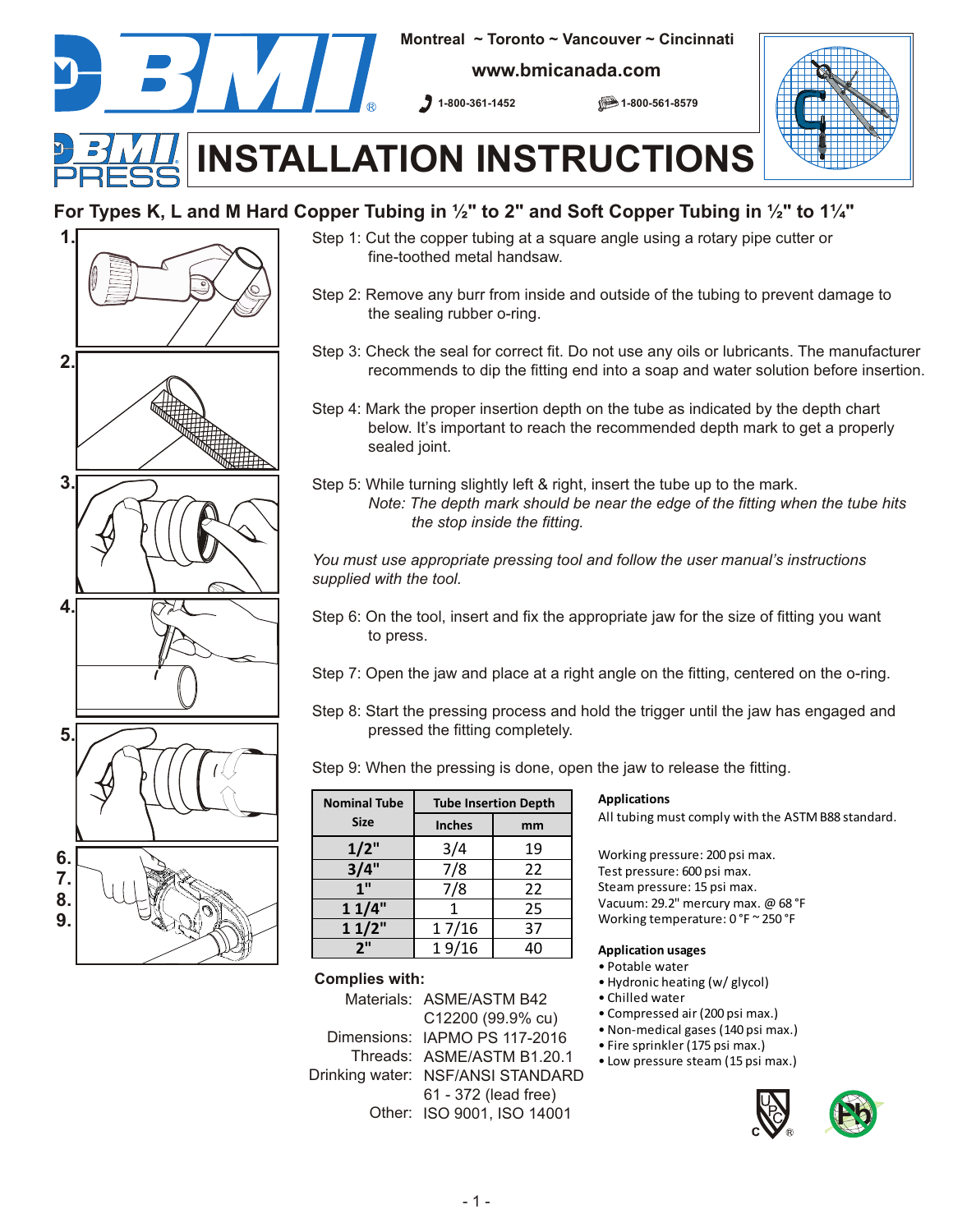

**www.bmicanada.com**

**1-800-361-1452 1-800-561-8579**



## **INSTALLATION INSTRUCTIONS** PRESS

### **For Types K, L and M Hard Copper Tubing in 2 ½" to 4"**



- Step 1: Cut the copper tubing at a square angle using a rotary pipe cutter or fine-toothed metal handsaw.
- Step 2: Remove any burr from inside and outside of the tubing to prevent damage to the sealing rubber o-ring.
- Step 3: Check the seal for correct fit. Do not use any oils or lubricants. The manufacturer recommends to dip the fitting end into a soap and water solution before insertion.
- Step 4: Mark the proper insertion depth on the tube as indicated by the depth chart below. It's important to reach the recommended depth mark to get a properly sealed joint.
- Step 5: While turning slightly left & right, insert the tube up to the mark. *Note: The depth mark should be near the edge of the fitting when the tube hits the stop inside the fitting.*

*You must use appropriate pressing tool and follow the user manual's instructions supplied with the tool.*

Step 6: Select the appropriate press saddle ring for your fitting size.

- Step 7: Open the saddle ring and place at a right angle on the fitting.
- Step 8: Select the pinching jaw and install it on the press tool.
- Step 9: Start the pressing process and hold the trigger until the jaw has completely closed the press ring around the fitting.
- Step 10: When the pressing is done, open the jaw to release the ring from the fitting.

| <b>Nominal Tube</b> | <b>Tube Insertion Depth</b> |    |
|---------------------|-----------------------------|----|
| <b>Size</b>         | <b>Inches</b>               | mm |
| 21/2"               | 13/4                        | 44 |
| ייפ                 | 17/8                        | 48 |
| יי ב                | 21/8                        | 54 |

## **Applications**

All tubing must comply with the ASTM B88 standard.

Working pressure: 200 psi max. Test pressure: 600 psi max. Steam pressure: 15 psi max. Vacuum: 29.2" mercury max. @ 68 °F Working temperature: 0 °F ~ 250 °F

#### **Complies with:**

Materials: ASME/ASTM B42 Dimensions: IAPMO PS 117-2016 Threads: ASME/ASTM B1.20.1 Drinking water: NSF/ANSI STANDARD Other: ISO 9001, ISO 14001 C12200 (99.9% cu) 61 - 372 (lead free)

### **Application usages**

- Potable water • Hydronic heating (w/ glycol)
- Chilled water
- 
- Compressed air (200 psi max.) • Non-medical gases (140 psi max.)
- Fire sprinkler (175 psi max.)
- Low pressure steam (15 psi max.)
	-

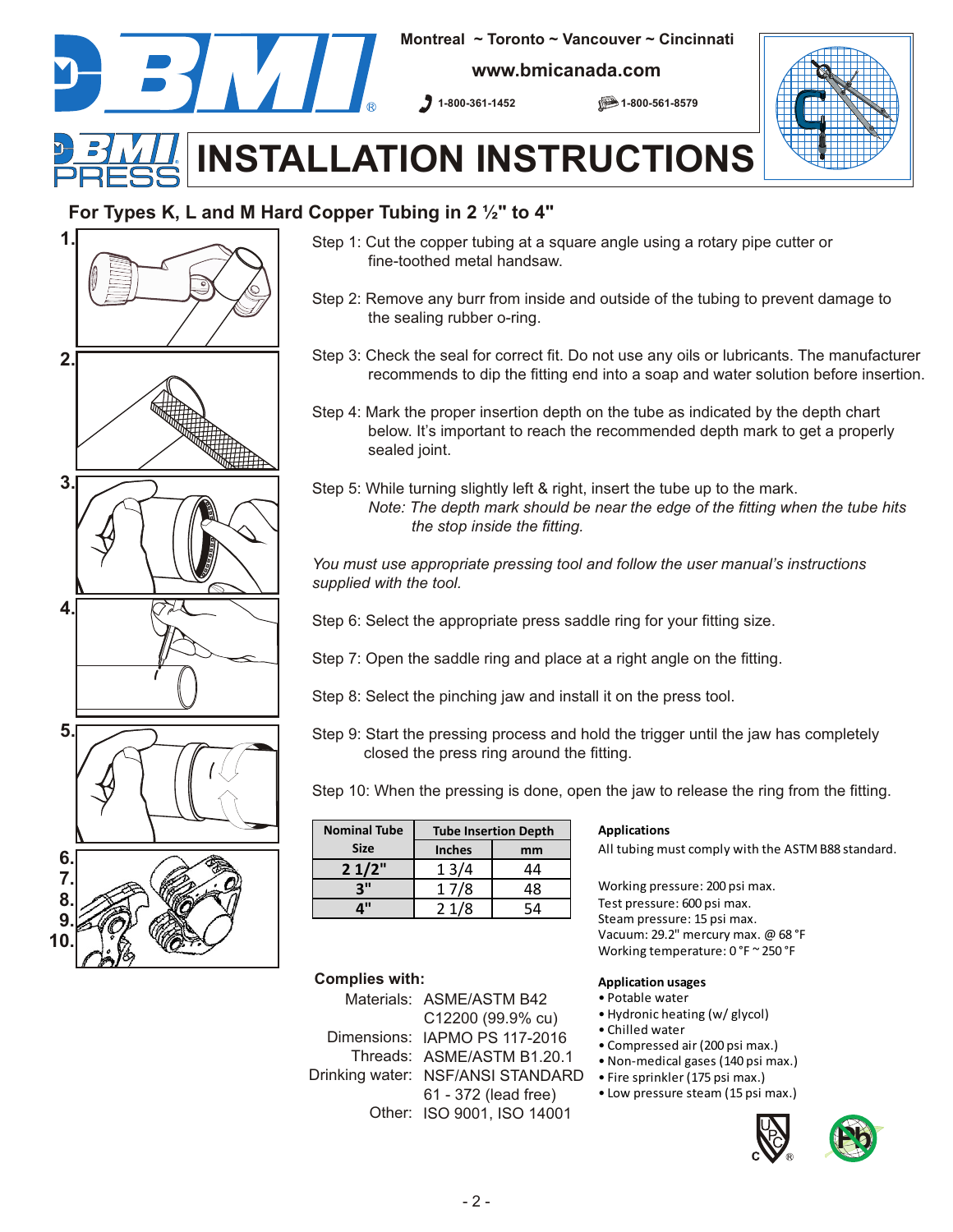

**www.bmicanada.com**

**1-800-361-1452 1-800-561-8579**



## **INSTALLATION INSTRUCTIONS** PRESS

#### **Installation Recommendations**

BMI Press fittings are packed in bulk or individually in polybags to keep them clean and free from debris. This will also prevent the possible separation of the fittings and the o-rings in the handling. It's the installer's responsability to make the final visual inspection of the fittings prior to installation. All fittings should be handled with care and removed from the bag just prior to use to ensure their cleanliness.

To prevent leaks, minimum distances between pressed joints should be as per the adjacent table.

| <b>Pressing Near Another Pressed Connection</b> |                         |    |  |
|-------------------------------------------------|-------------------------|----|--|
| <b>Nominal Tube</b>                             | <b>Minimum Distance</b> |    |  |
| <b>Size</b>                                     | <b>Inches</b>           | mm |  |
| $1/2 \sim 11/4$ "                               | 1/2                     | 13 |  |
| 11/2"                                           | 5/8                     | 16 |  |
| $2^{1/2}$                                       |                         | วก |  |

To ensure proper sealing of both the soldered and press connections, a minimum spacing between connections must be maintained. Also, make sure there is no residual solder or other debris on the tubing to be inserted into the press fitting.

Minimum clearance requirement when pressing connections near an existing soldered or brazed connection should be as per the adjacent table.

| <b>Pressing Near a Soldered Connection</b> |                         |    |
|--------------------------------------------|-------------------------|----|
| <b>Nominal Tube</b>                        | <b>Minimum Distance</b> |    |
| <b>Size</b>                                | <b>Inches</b>           | mm |
| $1/2 \approx 3/4$ "                        | 1/4                     |    |
| $1^{\sim}11/4$ "                           | 7/16                    | 11 |
| 11/2"                                      | 5/8                     | 16 |
| 2"                                         | 3/4                     | 19 |
| $21/2$ ~ 4"                                |                         |    |

#### **Make a Soldered or Brazed Joint Near a Pressed Fitting**

To ensure proper sealing of both the soldered/brazed and press connections, a minimum spacing between connections must be maintained. The installer should take the proper precautions to keep the press connection at a cool temperature by wrapping the connection with a cold wet rag while soldering.

Minimum clearance requirement when soldering or brazing near an existing pressed connection should be as per the adjacent table.

| <b>Soldering Near a Pressed Connection</b> |                         |     |
|--------------------------------------------|-------------------------|-----|
| <b>Nominal Tube</b>                        | <b>Minimum Distance</b> |     |
| <b>Size</b>                                | <b>Inches</b>           | mm  |
| $1/2$ "                                    | 11/2                    | 39  |
| 3/4"                                       | 21/4                    | 58  |
| 1"                                         | 3                       | 77  |
| 11/4"                                      | 33/4                    | 96  |
| 11/2                                       | 41/2                    | 115 |
| 2"                                         | 6                       | 153 |
| $2^{1/2"}$                                 | 71/2                    | 191 |
| 3"                                         | q                       | 229 |
|                                            | 12                      | 305 |